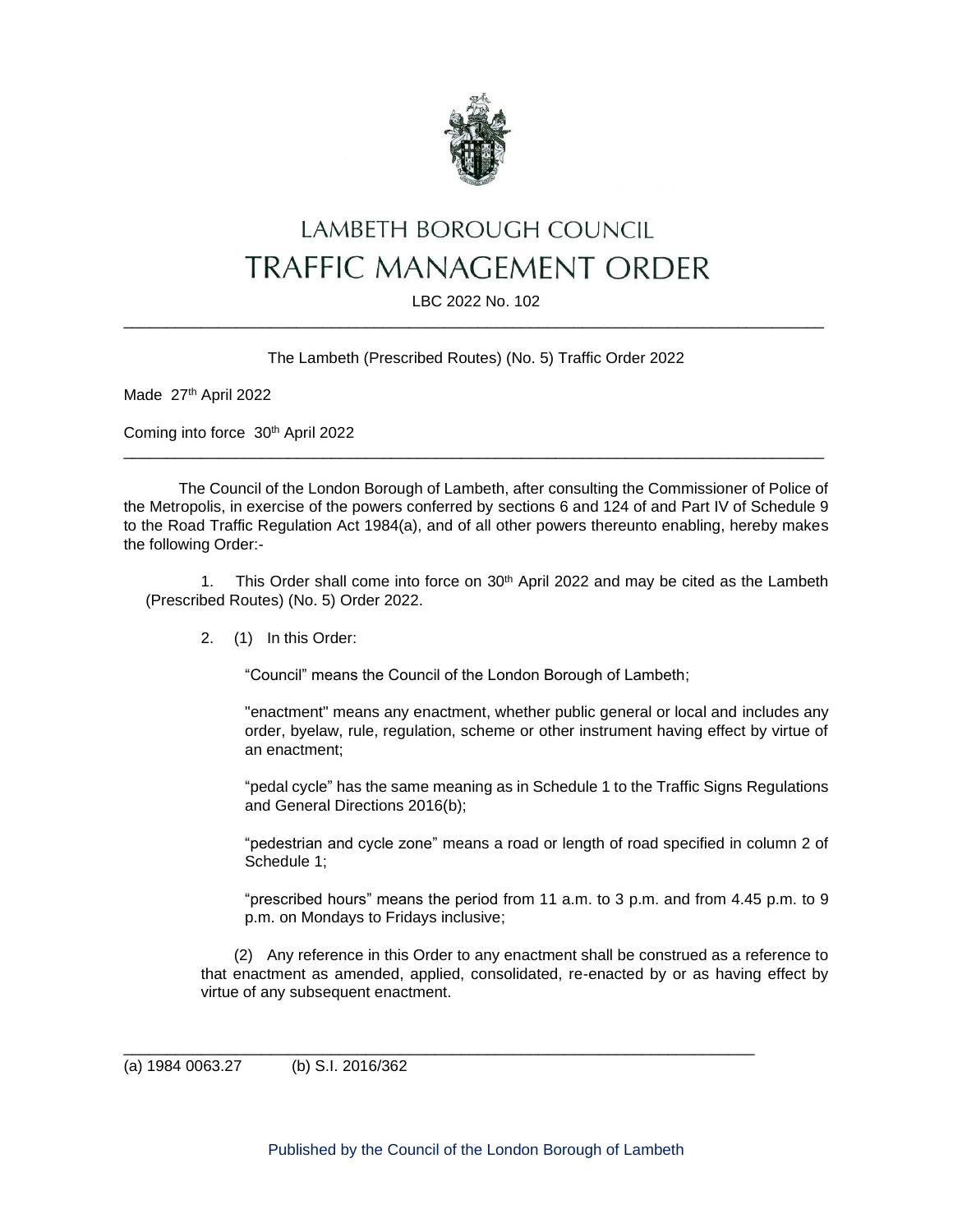3. Without prejudice to the validity of anything done or to any liability incurred in respect of any act or omission before the coming into force of this Order the Lambeth (Prescribed Routes) (No. 9) Traffic Order 2013(a) is hereby revoked.

4. Without prejudice to the validity of anything done or to any liability incurred in respect of any act or omission before the coming into force of this Order the Lambeth (Prescribed Routes) (No. 2) Traffic Order 2010(b) shall have effect as though the item in the Schedule to that Order numbered 3 is hereby revoked.

5. Without prejudice to the validity of anything done or to any liability incurred in respect of any act or omission before the coming into force of this Order, the Lambeth (Prescribed Routes) (No. 2) Traffic Order 2017(c) shall have effect as though the item in Schedule 2 to that Order numbered 7(a) is hereby revoked.

6. No person shall cause or permit any motor vehicle to enter the pedestrian and cycle zone during the prescribed hours.

7. No person shall cause or permit any motor vehicle to proceed in any length of road specified in an item in column (2) of Schedule 2 to this Order in a direction other than that specified in column (3) of that item.

8. No person causing any vehicle to proceed in that section of Frazier Street that lies between the north-western kerb-line of Murphy Street and the south-eastern boundary of No. 27 Lower Marsh shall cause that vehicle to enter that section of Frazier Street that lies between the south-eastern boundary of No. 27 Lower Marsh and the south-eastern kerb-line of Lower Marsh.

9. Nothing in Article 6, 7 or 8 of this Order shall apply in relation to any vehicle when it is being used for ambulance, fire brigade or police purposes and the observance of that Article would be likely to hinder the use of that vehicle for the purpose for which it is being used.

10. Nothing in Article 6, 7 or 8 of this Order shall apply to:-

- (a) anything done with the permission or at the direction of a police constable in uniform or a traffic warden;
- (b) any person who causes any vehicle to proceed in accordance with any restriction or requirement indicated by traffic signs placed pursuant to section 66 or 67 of the Road Traffic Regulation Act 1984; or
- (c) a pedal cycle.

Dated this twenty-seventh day of April 2022.

#### Ben Stevens Highway Network Manager

\_\_\_\_\_\_\_\_\_\_\_\_\_\_\_\_\_\_\_\_\_\_\_\_\_\_\_\_\_\_\_\_\_\_\_\_\_\_\_\_\_\_\_\_\_\_\_\_\_\_\_\_\_\_\_\_\_\_\_\_\_\_\_\_\_\_\_\_\_\_\_\_\_\_\_\_\_\_\_\_\_

(a) 2013/67 (b) 2010/100 (c) 2017/36